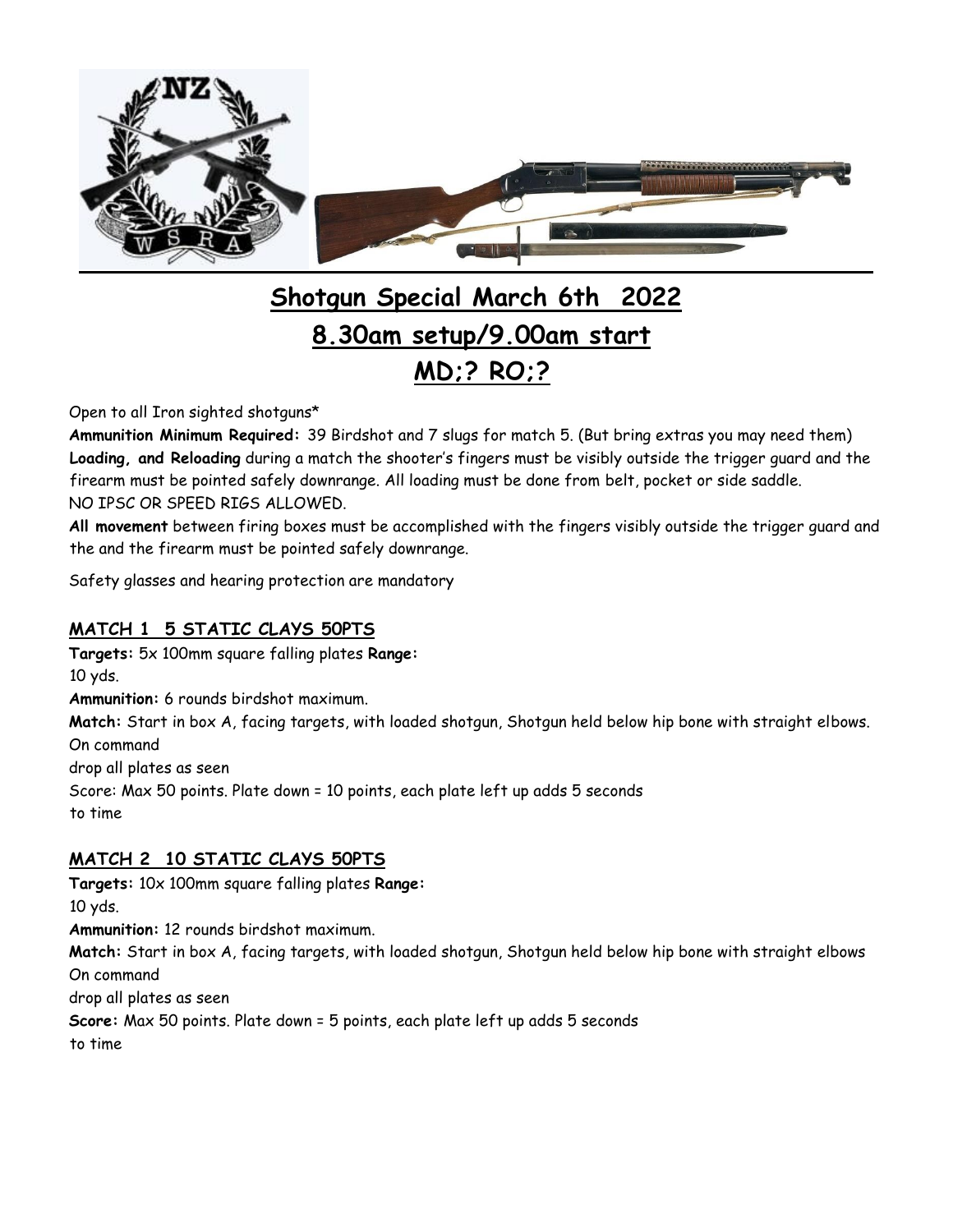#### MATCH 3 STOP THE PIGEON 50PTS

**Targets:** 10 X Clay pigeon **Range:** Various and random **Ammunition:** Bird shot unlimited (minimum 10) **Match:** Start in box A, with unloaded shotgun. On Command move to box B proceed to load and engage 5 clays as they are thrown, then move to box C and engage remaining 5 clays as they are thrown. **Score:** Max 50. Broken clay 5 points (clay's engaged outside of correct box - 10 points) **NB:** Clays will start to be thrown 15 seconds after the shooters start command and then will proceed to be thrown every 5 seconds, (10 second break after clay 5 for movement) Clays broken by thrower will count as points to shooter.

### **MATCH 4 STORM THE TRENCHES 50PTS**

**Targets:** 10x 100mm square falling plates, 2 by poppers, 2 X Clay pigeon

**Range:** Various

**Ammunition:** Bird shot unlimited (minimum 14)

**Match:** Start in box A, with unloaded shotgun. On Command move to box B proceed to load and engage 5 plates once all plates are down move to box C and engage popper then the popped clay, Proceed to box D engage 5 plates firing from the hip once all plates are down move to box E and engage popper then the popped clay. **Score:** Max 50. 10 seconds added for each clay missed.

**NB:** Clays broken by popper will count as points to shooter.

**Loading, and Reloading** during the match the shooter's fingers must be visibly outside the trigger guard and the firearm must be pointed safely downrange.

**All movement** must be accomplished with the fingers visibly outside the trigger guard and the and the firearm must be pointed safely downrange.

### **MATCH 5 SLUG PRECISION 50PTS**

**Target:** 1 x Service pistol target **Range:**

50 yds.

**Ammunition:** 7 rounds slug (2 x sighters, 5 for score)

**Match:** On command, load and fire 2 x sighting shots from any position.

Once targets are checked and patched return to line.

On command, load and fire 5 rounds within 60 seconds from standing, sitting, squatting, or kneeling position. **Score:** Max 50 points. As per hits on target

**NOTE:** Totals for matches 1 to 5 are for shotgun day trophies, second place WSRA member wins the match reporting honours.

\* NB: You may only use one Service legal shotgun for the day to be eligible for trophies.